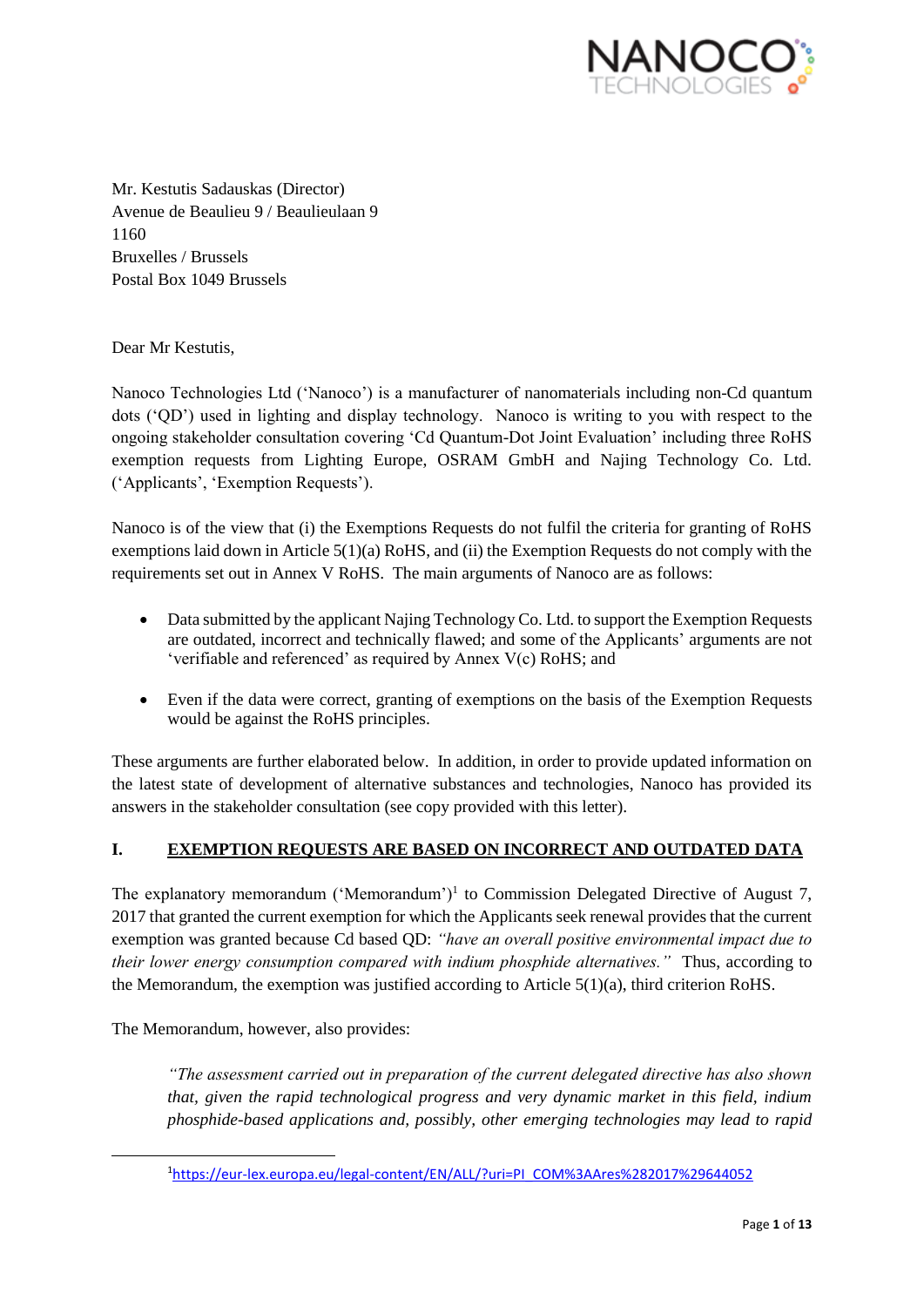

*performance enhancement of cadmium-free displays. Based on the above considerations, it is therefore justified to grant a shortened exemption only, of two years."* 

This short period was also intended *"to avoid any adverse impacts on innovation and in particular the further development of equivalent cadmium free alternatives".*

Thus, before granting any renewed or new exemption for Cd in these technologies, the European Commission (and the Oeko Institute) should assess updated data on the state of development of alternative technologies and of their environmental benefit (including energy efficiency).

Primarily, it is for the Applicants to provide such information. Annex V RoHS provides that applicants for granting, renewing and revoking exemptions must submit, among others:

*(d) an analysis of possible alternative substances, materials or designs on a life-cycle basis, including, when available, information about independent research, peer-review studies and development activities by the applicant and an analysis of the availability of such alternatives;"*

Any information submitted must be *"verifiable and referenced"* (Annex V (c) RoHS).

However, the Applicants failed to provide such information, as further outlined below. Taking into consideration only the data on energy efficiency, the applicants provided the following data:

- OSRAM submitted comparative data related to energy efficiency (page 5) and colour gamut (page 7). However, this data relates to the comparison of phosphor-only LED and Cd QD, i.e. it does not compare Cd QD and non-Cd QD, which is the most relevant available alternative to Cd OD
- Data related to power consumption submitted by Lighting Europe (page 6 of the application and page 4 of the feedback) also compares Cd QD LED and conventional phosphor LED. The only comparison between Cd QDs and InP QD is included on page 15 but relates to colour performance (red portion), thus not to energy efficiency
- Only Najing provided data comparing energy efficiency of Cd QD and InP QD (page 9 of the application and page 3 of the follow-up document). Annex 1 to this letter lays down Nanoco's arguments that these data are incorrect, outdated and technically flawed. They use outdated products that have already been considered in the previous consultation, so the data cannot be considered as updated and used again in the new consultation. In addition, the data is not verifiable and referenced. The study set-up is not described in detail and the full test report is missing. It is unclear who did the study, i.e. an independent third party laboratory or not.

In addition, Najing provided outdated supporting documents that were already submitted to support the previous exemption, in particular:

 University of Antwerp: Report Life Cycle assessment of a 3M QDEF-film. This report was issued in December 2015. Only Section 3.2. deals with the use phase and it provides a comparison with non-Cd film. However, first, the report itself admits that *"no data was available on the non-Cd film",* it is thus very unclear what non-Cd technology was used for the comparison. Second, the report provides that "*for the avoided 1380 MJ, the average European electricity mix has been applied"*. The figures for such mix and their dates are not provided, however they are inevitably based on outdated data (see also the next bullet point).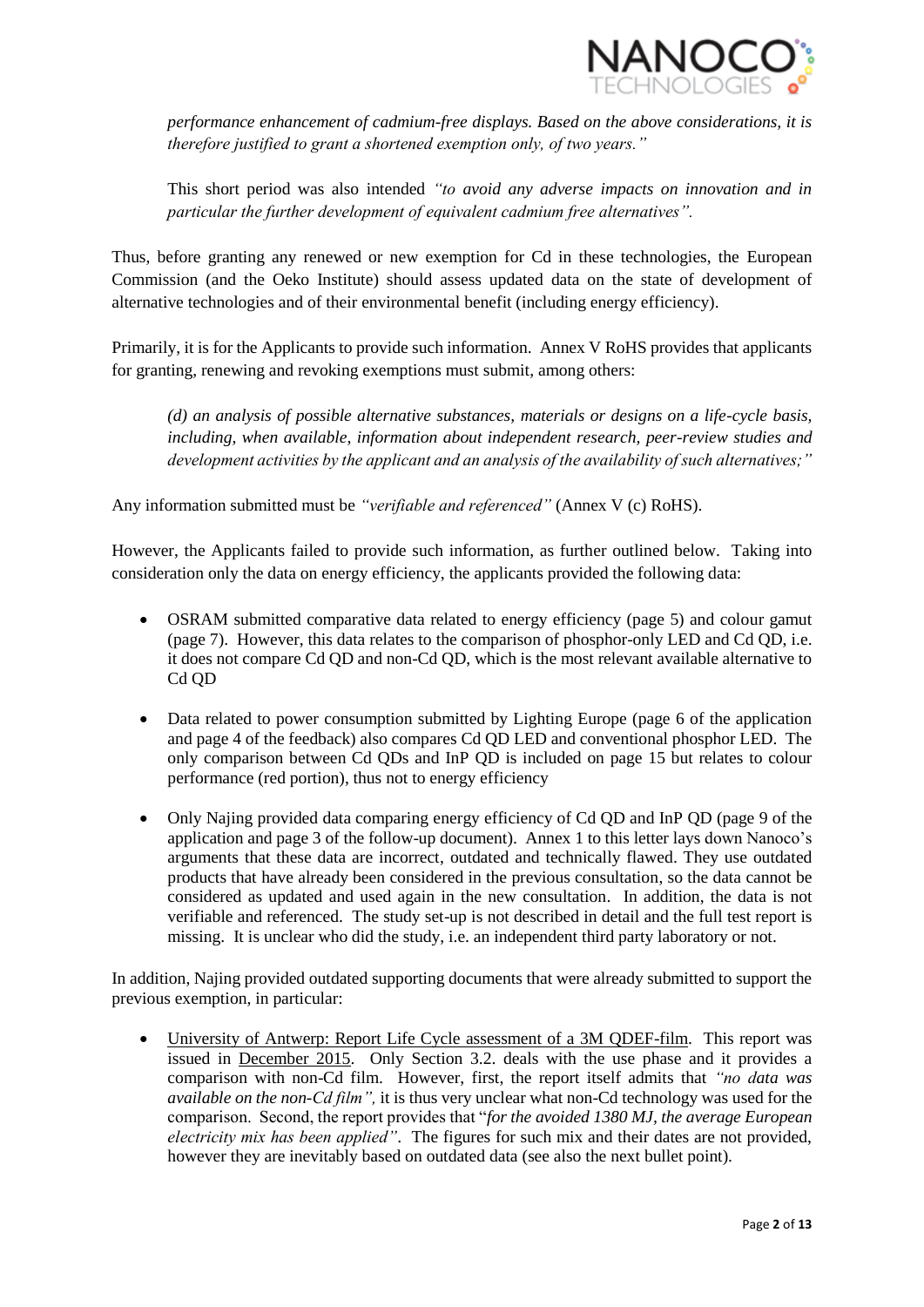

 Socio-economic assessment for Cd QD displays: This report was issued in January 2016. The report bases itself on the following information provided by 3M: *"When a 3M Cd QD display was compared with commercial InP QD displays installed in two models of TV at constant luminance, but wider colour gamut than the Cd QD version, the Cd QD display TV consumed 14% and 22% less electricity"*. The report then calculated the environmental benefit, using the following energy mix: 30% electricity from coal, 3% from oil (page  $7$ ) – the date and source for these figures have not been provided.

First, Nanoco points out that such comparison is clearly outdated as the energy efficiency of non-Cd QD technology has improved dramatically since January 2016 (see further below). Second, also the energy mix in the EU has changed to the benefit of renewables and to the detriment of coal. For example, the European Commission publication 'Statistical pocketbook 2018'<sup>2</sup> provides the 2016 figures for the EU energy mix (page 174). Hard fuels account for 132.3 Mte, whereas other sources (petroleum, gases, nuclear, renewables and wastes) account for 638 Mte. Thus, in 2016, the ratio of 'hard fuels' including coal was 20.7% only. In addition, it can be assumed that since 2016, this mix has further improved to the detriment of coal. Thus, the ratio 30% coal used in the Socio-economic assessment for Cd QD displays is clearly outdated.

- Supplemental Statement on Life Cycle Analysis and Comparison of Cadmium This report was issued in October 2015 and mainly concerns the Toxicity of InP. Again this paper was already submitted in the previous consultation and responded to by Nanoco, demonstrating many flaws. Also here new data have become available from independent research papers, such as:
	- o Broomfield, M., Hansen, S. F., & Pelsy, F. (2016). Support for 3rd regulatory review on nanomaterials – environmental legislation: Project Report. European Commission. https://doi.org/10.2779/49879
	- o Kumar, V., Sharma, N., & Maitra, S. S. (2017). In vitro and in vivo toxicity assessment of nanoparticles: International Nano Letters (2017) 7:243–256. https://doi.org/10.1007/s40089-017-0221-3
	- o Allocca, M., Mattera, L., Bauduin, A, Miedziak, B., Moros, M., De Trizio, L., Tino, A., Reiss, P., Ambrosone, A. & Tortiglione, C. (2019). An integrated multilevel analysis profiling biosafety and toxicity induced by Indium- and Cadmium-based quantum dots in vivo. Environmental Science & Technology. DOI: 10.1021/acs.est.9b00373. Publication Date (Web): 01 Mar 2019

These continue to support the previous evidence demonstrating that Cd QD are toxic and are significantly more toxic than InP QDs.

In the previous consultation, Nanoco already provided responses<sup>3</sup> to the information in these papers to clearly demonstrate that the previous applicants' information in relation to energy efficiency were deeply flawed and massively exaggerated, including the associated reductions in Cadmium emissions from power generation. In particular we refer to the BiPRO report<sup>4</sup> submitted by Nanoco at the time, which concluded that the Cadmium emission saving per TV (even accepting the disputed energy efficiency improvement claimed) would be only 2.94mg based on EU average data for 2013, dropping

**.** 

<sup>2</sup>[https://publications.europa.eu/en/publication-detail/-/publication/99fc30eb-c06d-11e8-9893-](https://publications.europa.eu/en/publication-detail/-/publication/99fc30eb-c06d-11e8-9893-01aa75ed71a1/language-en/format-PDF/source-77059768) [01aa75ed71a1/language-en/format-PDF/source-77059768](https://publications.europa.eu/en/publication-detail/-/publication/99fc30eb-c06d-11e8-9893-01aa75ed71a1/language-en/format-PDF/source-77059768)

<sup>3</sup>https://rohs.exemptions.oeko.info/fileadmin/user\_upload/RoHS\_Pack\_10/Cd\_Quantum\_Dot\_Evaluation/Nan oco\_Technologies\_RoHS\_response\_final\_20160108.pdf

<sup>4</sup>https://rohs.exemptions.oeko.info/fileadmin/user\_upload/RoHS\_Pack\_10/Cd\_Quantum\_Dot\_Evaluation/Nan oco\_Cd\_emissions\_final\_report\_BiPRO.pdf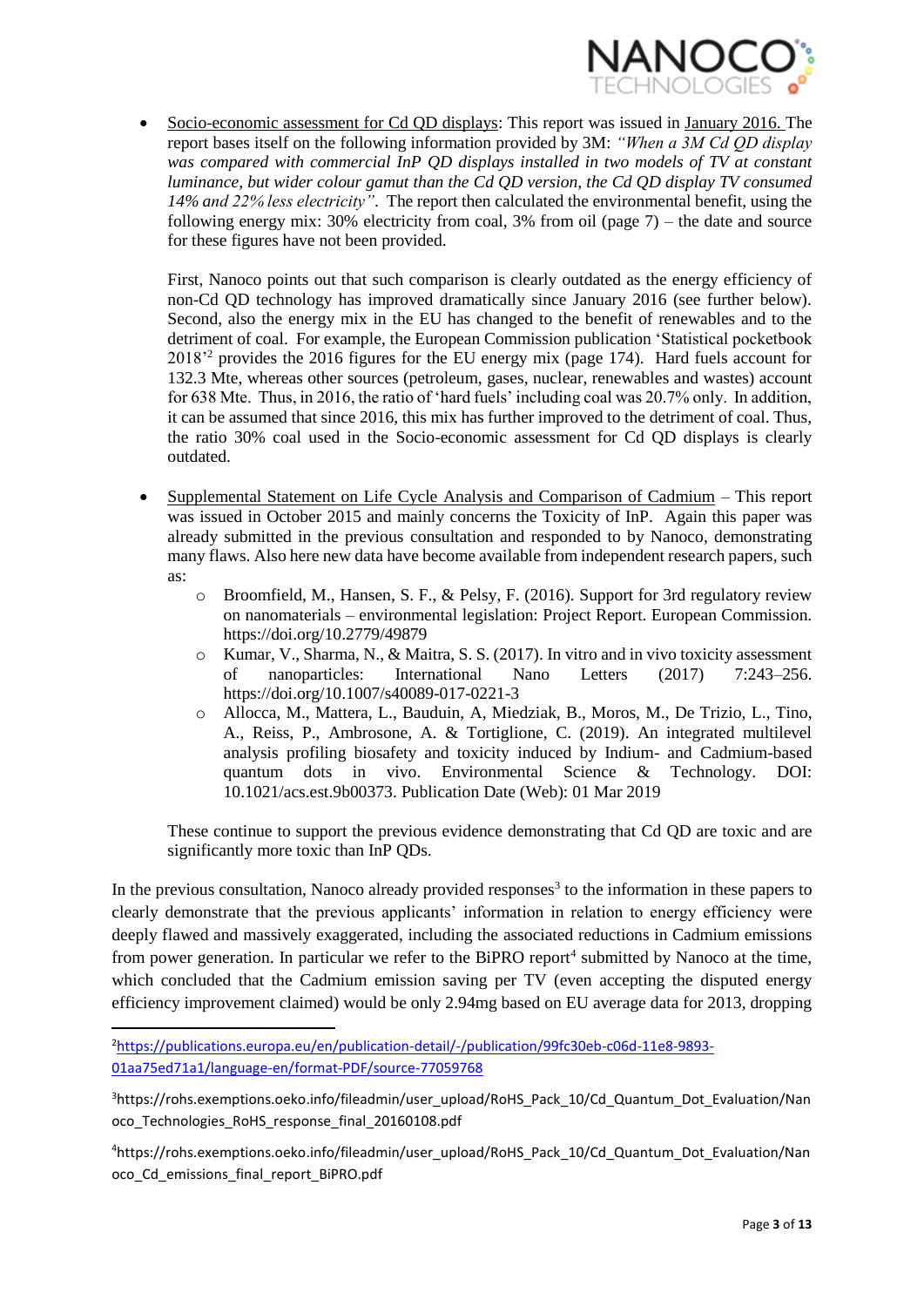

to 1.3mg by 2030. This amount is much less than the Cadmium used to manufacture the TV, so there is no net saving. Since then, the move away from coal has accelerated in Europe and emission controls continue to be improved, so the Cadmium emissions will be even lower.

Again, since these papers have all been previously submitted and considered under the past consultation they cannot be considered as updated information that can legitimately be used in the current consultation.

In Nanoco's view, in the fast growing technology areas such as the one at hand, such outdated documents should not be accepted and the Exemption Requests rejected as unsubstantiated, unverifiable and unreferenced also taking into account the data submitted by Nanoco in the Annexes to this letter.

In this respect, we note that the European Commission paper 'REACH and RoHS Commission paper agreed with MS<sup>'5</sup> provides:

*"Moreover, the exemptions are time limited and will only be renewed after submission of the information listed in Annex V to RoHS, including updated details of the practicability and reliability of substitution, an analysis of possible alternatives and a timetable for action to develop /apply possible alternatives. All of these requirements may be seen as mirroring the substitution objective of the REACH authorisation procedure".*

In addition, in our view, the recent case-law of EU Courts has to be applied in the European Commission's decision making on this matter, in particular as regards the test method that has been used by the Applicants during the previous and also the current procedures, i.e. the 'swap test' which consists in swapping Cd/Cd-free films between different types of TVs. In particular, in the recent Dyson Case T-544/13 of November 8, 2018<sup>6</sup>, the General Court held that the method of calculation of energy efficiency of vacuum cleaners must make it possible to measure the energy performance in conditions as close as possible to actual conditions of use. There is a strong interaction between the QD film design and the design of the other components in the display (LEDs, colour filters etc.) so that swapping QD films into displays that they have not been designed for is not close to the actual conditions of use.

Thus, the Oeko Institute and the European Commission should take into account primarily energy consumption data related to final products as available on the market. The actual energy consumption of TVs available to purchase in the EU with both Cd and non-Cd QD is available in Annex 2. The table compares both 55" and 65" TVs, which are the most popular sizes. For the 55", one Cd QD TV uses 5.8% less energy than the Cd-free QD TV, but the other uses 6.5% more. For the 65" the best Cd QD TV uses 37.2% more energy than the Cd-free QD TV, but the other uses 56.1% more! From these results it is clear that Cd-free QD technology is able to deliver equivalent or even more energy efficient displays compared to Cd QD technology. So, based on tests designed by the EC to represent energy performance in conditions as close as possible to actual conditions of use, **Cd QD technology does not deliver better energy efficiency compared to Cd-free QD technology.**

1

<sup>5</sup><http://ec.europa.eu/DocsRoom/documents/5804/attachments/1/translations/en/renditions/native>

<sup>6</sup>[http://curia.europa.eu/juris/document/document.jsf?text=&docid=207462&pageIndex=0&doclang=](http://curia.europa.eu/juris/document/document.jsf?text=&docid=207462&pageIndex=0&doclang=EN&mode=lst&dir=&occ=first&part=1&cid=9580274) [EN&mode=lst&dir=&occ=first&part=1&cid=9580274](http://curia.europa.eu/juris/document/document.jsf?text=&docid=207462&pageIndex=0&doclang=EN&mode=lst&dir=&occ=first&part=1&cid=9580274)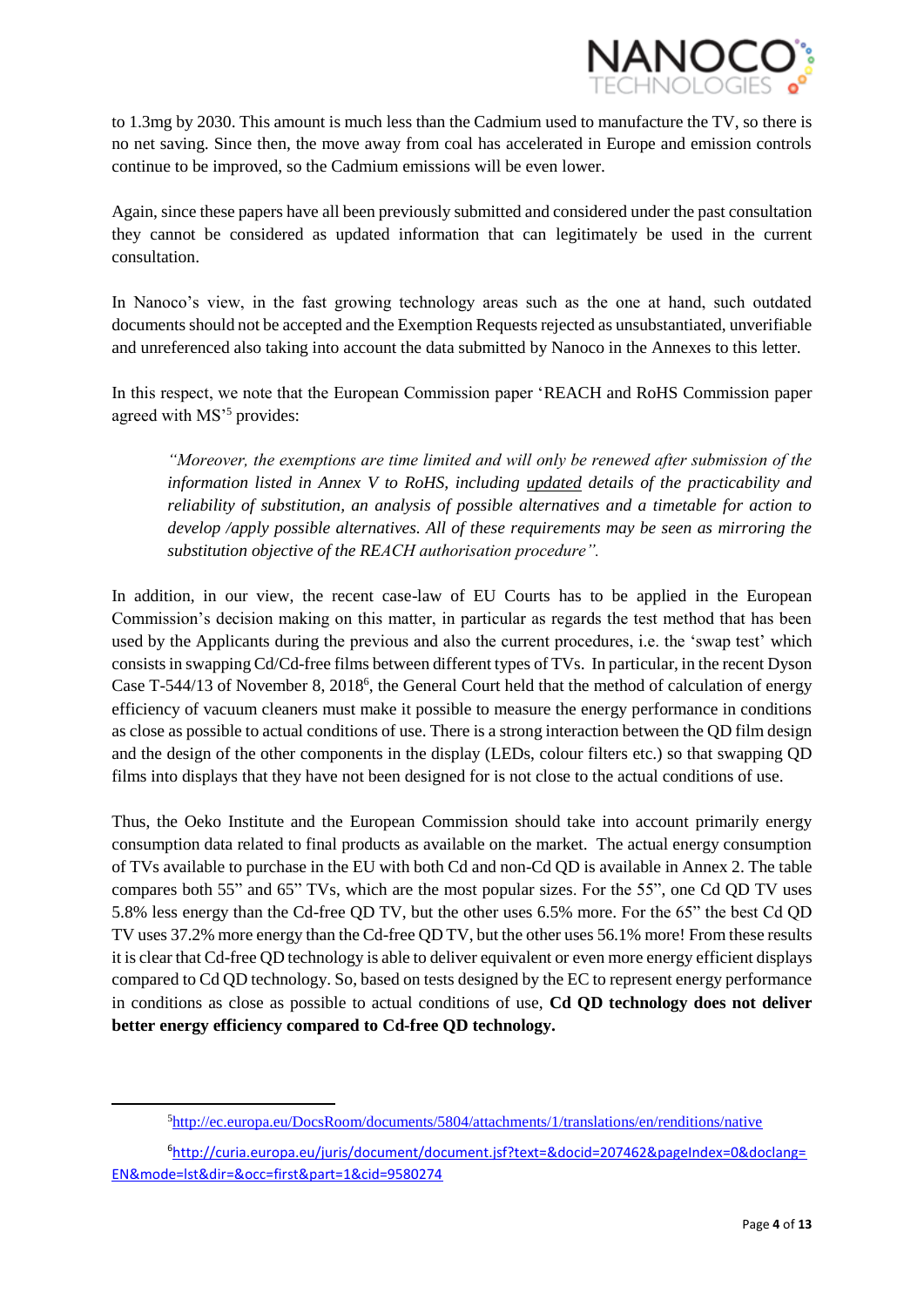

A final source of comparative performance data is Nanosys Inc. who were an applicant in previous applications to extend Exemption 39. In their current website section on their commercial products [\(https://www.nanosysinc.com/products\)](https://www.nanosysinc.com/products), they provide a table to compare their Cd QD, low Cd QD (Hyperion) and Cd-free QD products:

| <b>Type of QD</b>                                                                                                                                                                                                                                                                                                                                                                                                              | <b>TRADITIONAL</b> |                               |                | <b>HYPERION</b>               | <b>HEAVY METAL FREE</b> |                               |  |
|--------------------------------------------------------------------------------------------------------------------------------------------------------------------------------------------------------------------------------------------------------------------------------------------------------------------------------------------------------------------------------------------------------------------------------|--------------------|-------------------------------|----------------|-------------------------------|-------------------------|-------------------------------|--|
| Color Standard                                                                                                                                                                                                                                                                                                                                                                                                                 | Color<br>Gamut     | Relative<br><b>Brightness</b> | Color<br>Gamut | Relative<br><b>Brightness</b> | Color<br>Gamut          | Relative<br><b>Brightness</b> |  |
| DCI-P3                                                                                                                                                                                                                                                                                                                                                                                                                         | $>99\%$            | 100%                          | >99%           | 100%                          | >99%                    | 100%                          |  |
| AdobeRGB                                                                                                                                                                                                                                                                                                                                                                                                                       | $>99\%$            | 100%                          | >99%           | 100%                          | >99%                    | 90%                           |  |
| <b>NTSC</b>                                                                                                                                                                                                                                                                                                                                                                                                                    | >100%              | 100%                          | $>100\%$       | 100%                          | >100%                   | 95%                           |  |
| BT2020                                                                                                                                                                                                                                                                                                                                                                                                                         | >90%               | 100%                          | >90%           | 100%                          | >85%                    | 95%                           |  |
| Note: 1. Above performance has been verified using Nanosys Quantum Dot products with appropriate color filters. 2. Similar performance may not be achievable with non-Nanosys Quantum Dots. 3.<br>Relative brightness is meaningful only within the same color gamut, not across different color gamut standards.<br>*DCI-P3/BT2020 uses coverage in CIE 1976; Adobe RGB uses coverage in CIE 1931; NTSC uses area in CIE 1931 |                    |                               |                |                               |                         |                               |  |

Considering the performance using DCI P3 colour gamut (the most appropriate colour standard for EU consumer displays), the brightness of the Cd QD can be matched by both their low Cd and Cd-free QD technology when used in an appropriately designed display. This provides further updated evidence that even leading Cd QD producers accept that these alternative technologies can already achieve equivalent performance for both energy efficiency and colour gamut.

Finally, Annex V RoHS provides that applications shall include: *"the proposed actions to develop, request the development and/or to apply possible alternatives including a timetable for such actions by the applicant."*

Thus, companies that apply for exemptions should also contribute to the development and application of alternatives.<sup>7</sup> This is the case in most of the applications which typically contain a time table in which applicants demonstrate their gradual shift to alternative technology. The way that the Applicants approached this issue is, however, questionable. For example, OSRAM argued that the exemption is requested to further develop Cd based QD technologies, which is plainly against Annex V RoHS and the RoHS principles. Najing did not provide any substitution / R&D plan at all. For this reason alone the applications should be rejected.

**.** 

<sup>7</sup>The character of RoHS exemptions is temporary and their purpose is a gradual phase-out of the use of hazardous substances (Recital 19 to RoHS). This is confirmed in the case at hand: Commission Decision 2010/122 which introduced Exemption 39 stated that *"research on cadmium-free technology is in progress and substitutes should become available within the next four to five years at the latest."* This is in line with Council Resolution of 25 January 1988 on a Community action program to combat environmental pollution by cadmium which provides that the strategies adopted should include *"limitation of the uses of cadmium to cases where suitable alternatives do not exist"* and *"stimulation of research and development of substitutes and technological derivatives."*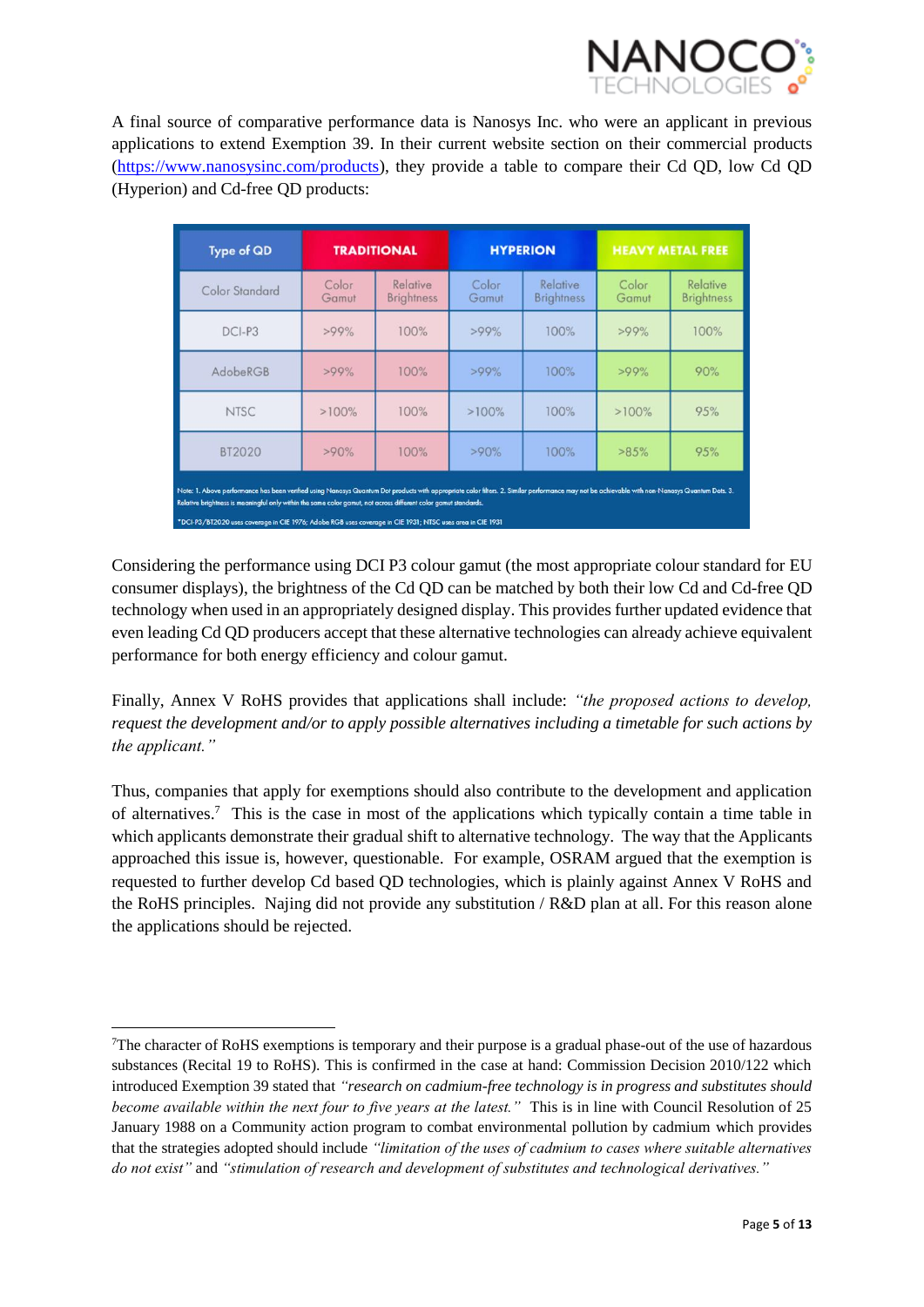

# **II. INCORRECT APPLICATION OF THE ROHS CRITERIA**

The availability and reliability of alternatives has not been disputed in the Exemption Requests. Rather, energy efficiency and luminescent properties of non-Cd QD appear to be the main argument of the Exemption Requests. The summary of the Exemption Requests laid down in the Oeko Institute consultation questionnaire confirms: *In this respect the applicants' main justification for the exemption requests refers to the potential for savings in energy consumption in relation to similar EEE.*

In Nanoco's view, even if the data submitted by the applicants related to energy efficiency were complete, correct and up to date (which is not the case as outlined in the previous Section), any exemptions based on these criteria alone, in a situation where available and reliable alternatives are already available, would be:

- 1. In breach of the general principles of RoHS
- 2. Incorrect application of RoHS criteria in Article 5(1)(a) RoHS
- 3. Unacceptable in relation to impact on innovation.

#### **1. Breach of general principles of RoHS**

RoHS requires substitution of restricted substances whenever technically and economically feasible<sup>8</sup>. Furthermore, cadmium has a ten times lower threshold than other RoHS restricted substances and it is specifically addressed in Recital 5 RoHS: *"the use of cadmium should be limited to cases where suitable alternatives do not exist."<sup>9</sup>*

Similarly, Recital 4 of the RoHS Directive provides: *"Directive 2008/98/EC of the European Parliament and of the Council of 19 November 2008 on waste ( 5 ) gives first priority to prevention in waste legislation. Prevention is defined, inter alia, as measures that reduce the content of harmful substances in materials and products".*

Thus, the introduction of new products with cadmium would not appear to be permitted (as this would be against the prevention principle).

Settled case law on RoHS (e.g. Joined Cases C 14/06 and C 295/06) provide: *"as regards the objectives of Directive 2002/95 (*RoHS 1)*, it is clear (...) that the intention of the legislature is to prohibit products referred to in the directive and to grant exemptions only in accordance with carefully defined conditions. Such an objective, in compliance with Article 152 EC, according to which a high level of human health protection is to be ensured in the definition and implementation of all Community policies and activities (...) and in compliance with Article 174(2) EC, according to which Community policy on* 

1

<sup>8</sup>Recital 8 RoHS.

<sup>9</sup> Cadmium is, among others, a carcinogen and reprotoxin and mutagen. It is also very toxic to the aquatic environment, with both acute and chronic effects (Part 3 of Annex VI to Regulation 1272/2008 (CLP Regulation). A key human exposure to cadmium occurs in waste recycling facilities. Environmental pollution with cadmium is another main concern: "cadmium pollution poses a complex and difficult problem since it is a 'multimedia' form of pollution, affecting all environmental sectors; whereas cadmium may be emitted into the environment at numerous points in the production, manufacturing, use and waste disposal processes, and can readily migrate between environmental sectors.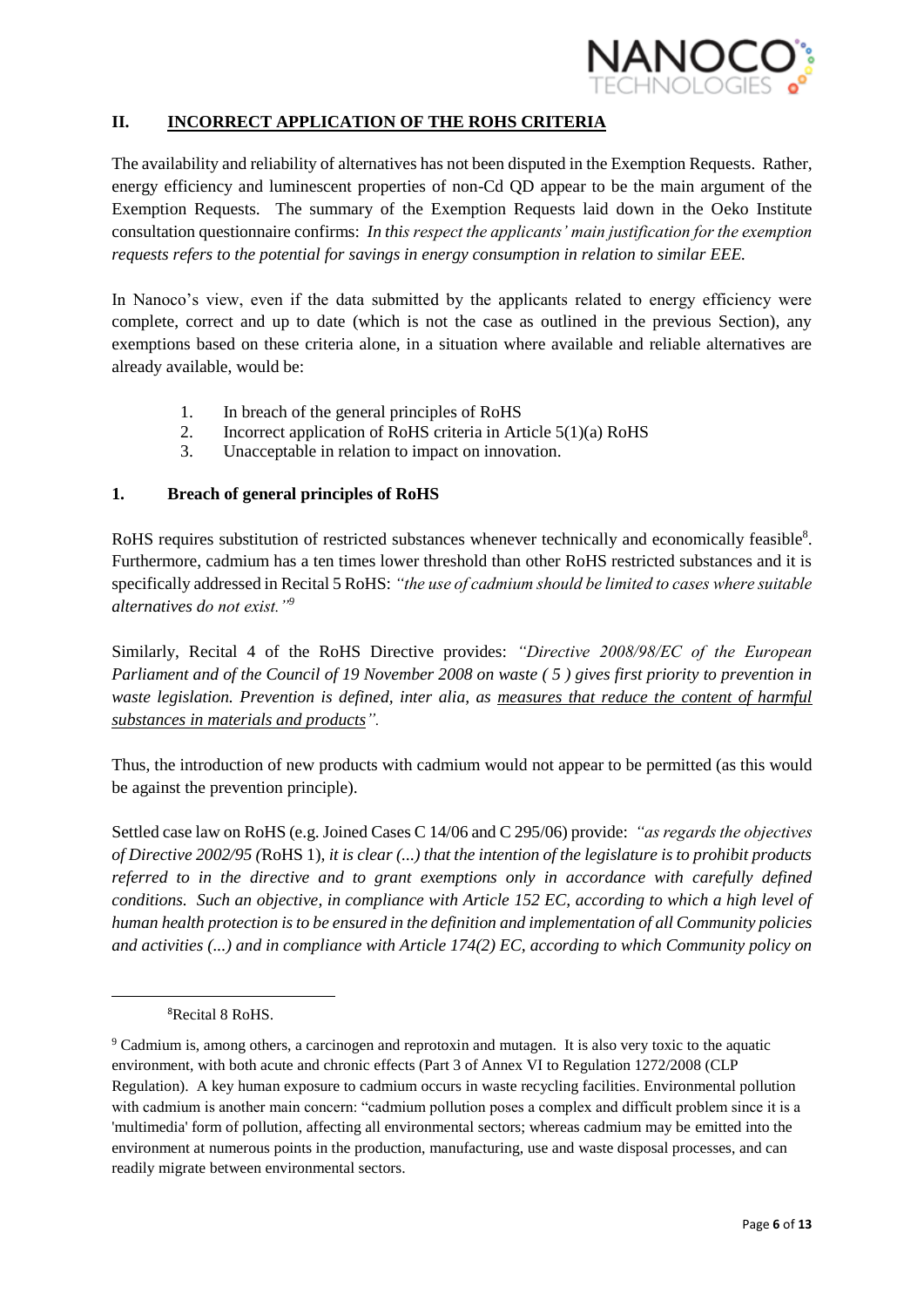

*the environment is to aim at a high level of protection and is based on the principles of precaution and preventive action (...) justifies the strict interpretation of the conditions for exemption."*

In Nanoco's view, the use of cadmium as a RoHS restricted substance in a situation where there are available and reliable alternatives to enable a certain function or property to an acceptable level (energy efficiency, colour gamut) is therefore not an acceptable cost. Any opposite interpretation would undermine the purpose of RoHS. It is clear that the available and much more widely used Cd-free QD technology can achieve A+ energy efficiency displays with 100% DCI colour gamut, fully meeting the requirements of performance, availability and reliability.

# **2. Incorrect application of RoHS criteria in Article 5(1)(a) RoHS**

Article 5(1)(a) RoHS provides that any RoHS exemptions may only be granted if either of the following conditions is fulfilled:

- (a) the elimination or substitution is scientifically or technically impracticable;
- (b) the reliability of substitutes is not ensured;
- (c) the total negative environmental, health and consumer safety impacts caused by substitution are likely to outweigh the total environmental health and consumer safety benefits thereof.

### Ad  $a$ ) + b)

As follows from the Exemption Requests themselves, and as further described in the submission in the consultation by Nanoco in **Annex 1**, alternatives both in terms of substances (InP QD, Nanoco's CFQD® quantum dots) and technologies (OLED and high performance phosphors) are available and reliable. Indeed, they are far more available than Cd QD products and their reliability has been demonstrated by their high level of market penetration – especially in segments where high performance is required, such as premium televisions.

## Ad. c)

As regards the third criterion, in Nanoco's view, the environmental/health/consumer safety assessment cannot be limited to the question of energy efficiency which arguably leads to lower Cd and other emissions during energy generation. In fact, in Nanoco's view, this argument is irrelevant because RoHS restricts the use of substances (as follows from Recitals and purpose of RoHS). It does not consider other sources of these substances, such as incineration of coal. This is subject to environmental legislation related to industrial emissions.

If the Oeko Institute was to accept the argumentation by the applicants, it would be inconsistent with its previous decision making. In particular, in its report of 2014 on the same Cd exemption<sup>10</sup> (page 73) (that was supported by Oeko Institute because Cd-free substitutes were not yet available), the Oeko Institute provided: "*Furthermore, even if such products* (i.e. alternative cadmium-free QD) *may result in a certain decrease in performance (colour gamut; energy efficiency) as soon as this alternative is* 

**<sup>.</sup>** <sup>10</sup>[http://rohs.exemptions.oeko.info/fileadmin/user\\_upload/RoHS\\_IX/20140422\\_RoHS2\\_Evaluation\\_Ex](http://rohs.exemptions.oeko.info/fileadmin/user_upload/RoHS_IX/20140422_RoHS2_Evaluation_Ex_Requests_2013-1-5_final.pdf)\_ [\\_Requests\\_2013-1-5\\_final.pdf](http://rohs.exemptions.oeko.info/fileadmin/user_upload/RoHS_IX/20140422_RoHS2_Evaluation_Ex_Requests_2013-1-5_final.pdf)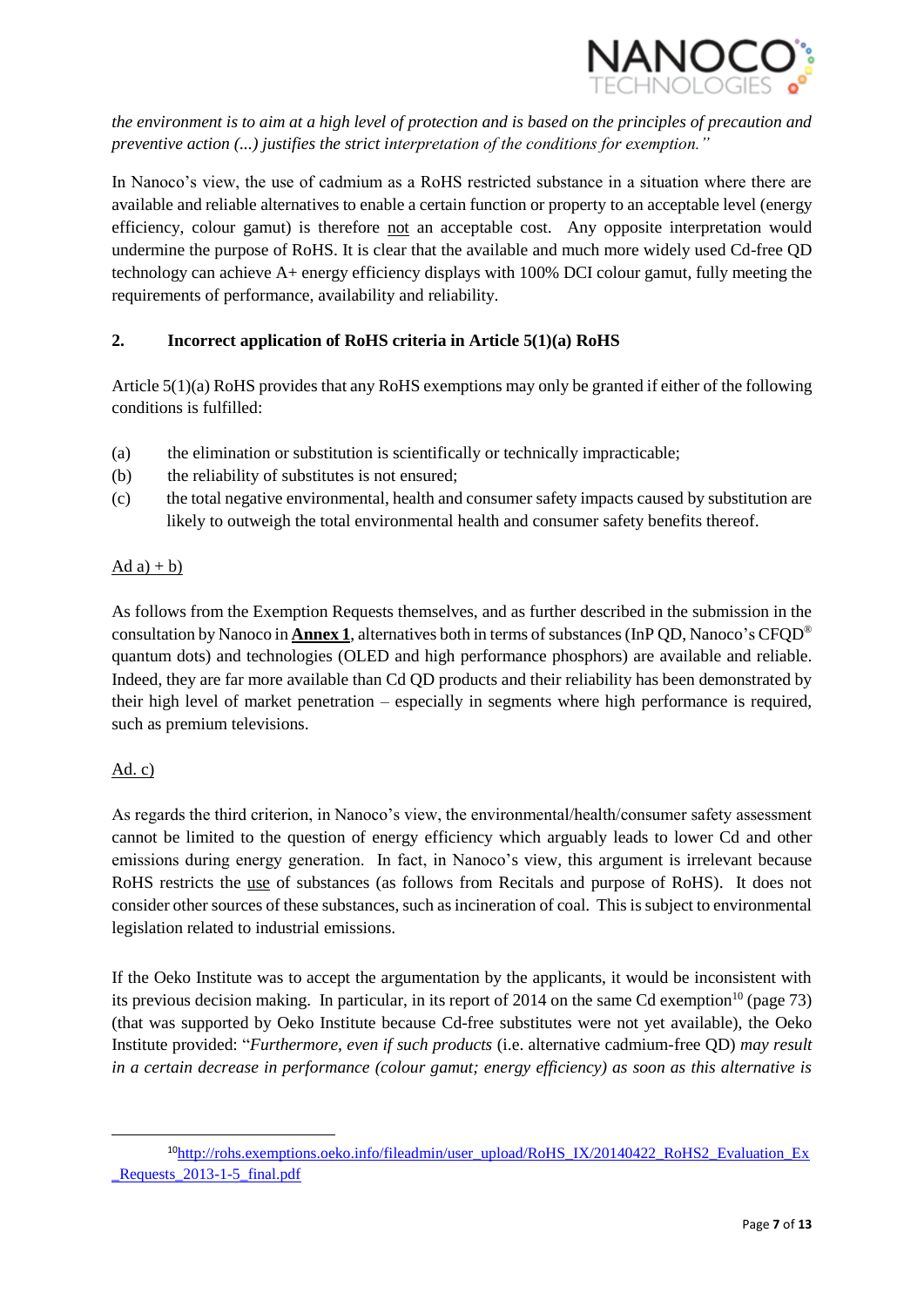

*viewed to be available, it should be considered if a certain level of lesser performance would be acceptable, to allow the elimination of a RoHS regulated hazardous substance".*

This approach is further confirmed in similar previous precedents. For example, in the application for prolongation of the exemption for mercury in fluorescent lamps<sup>11</sup> ('CFLs') (that was rejected in this case), the Oeko Institute accepted that as a result of the use of mercury, there is an energy saving which leads to the reduction in the emission of mercury. The Oeko Institute, however, stated*: "the goal of the RoHS Directive should be to restrict the amount of mercury used in the lamps as much as possible. This is currently the case as the allowed maximum limit is decreased gradually. In this respect, further environmental advantages within the different CFLs would need to be analysed carefully and compared to the possible negative impacts with regard to the environment, consumer safety and health. Here it has to be stated that LCA analysis has so far confirmed that the main environmental impacts of CFLs are associated with their energy need during use".* Thus: (i) the fact that less mercury is released due to the mercury technology under exemption is not relevant as RoHS aims at the restriction of restricted substances, (ii) the fact that a technology claims to have a positive effect on energy consumption is not sufficient to overcome the other negative impact from the continued use of the restricted substance.

In fact, energy efficiency is primarily governed by other EU legislation (Directives 2009/125 and 2010/30 on eco-design and energy labelling). Recital 13 to RoHS provides that Directive 2009/125 (Ecodesign Directive) is without prejudice to Union waste management legislation<sup>10</sup>, including RoHS. Thus, the Union's interest in phasing-out hazardous substances supersedes the desire to improve the energy efficiency of electronic products. In other words, operators that wish to invest into the development of more energy efficient products should always stay within the RoHS limits without relying on exemptions.

#### **3. Impact on innovation**

**.** 

Article 5(1)(a) RoHS provides that decisions on the RoHS exemptions should take into account any potential adverse impacts on innovation.

The Oeko Institute guidance document 'Standard application format and guidance document for RoHS exemption requests on the basis of Article 5(8) Directive 2011/65/EU'<sup>12</sup> clarifies that the assessment by the authorities should focus on *"impacts that the duration of an exemption may have on future efforts for developing possible substitutes."* In the case at hand, the extension of the exemption would create additional market entries and R&D opportunities for cadmium technologies, which is clearly against the RoHS principles. Likewise, the argument used by OSRAM that allowing (via the prolongation of an exemption) the development of new Cd based technologies is not permissible under Article  $5(1)(a)$ RoHS, because it has an 'adverse impact on innovation'. The intended innovation is towards the removal of the restricted substances from products – not the reverse.

<sup>11</sup> Institute Report of 30/05/2011, Final Report, Page 33.

<sup>12</sup>http://ec.europa.eu/environment/waste/rohs\_eee/pdf/Guidance\_Document.pdf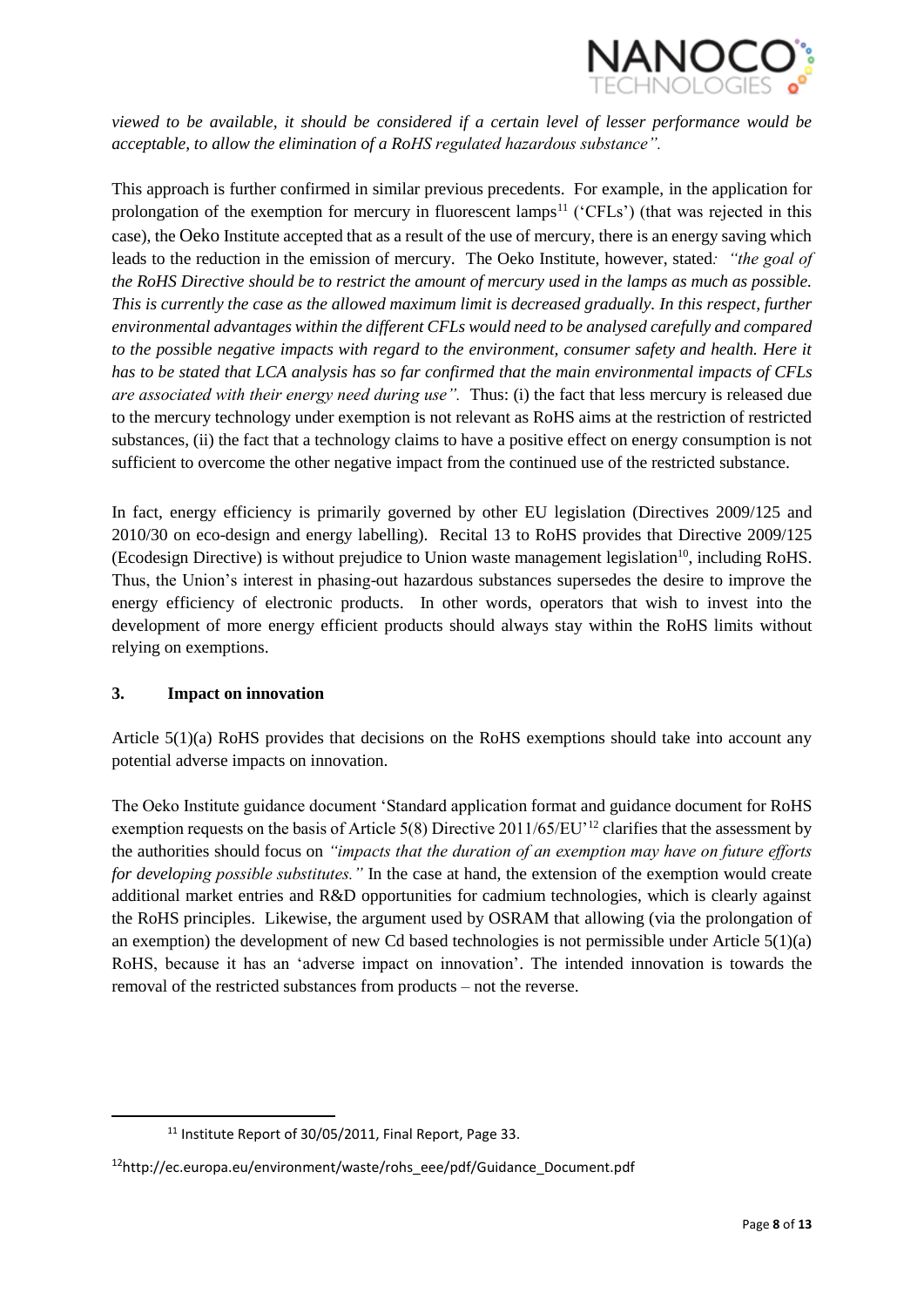

### **III. CONCLUSION**

As follows from the above, the Exemption Requests should be rejected because they are based on outdated, unsubstantiated, unverifiable and incorrect data, and granting of exemption would be against the RoHS principles.

If the European Commission ultimately grants these exemptions as requested, the European Commission could be considered as committing a manifest error of assessment and misuse of powers as defined in the settled case-law of EU Courts.

In Case T-89/13<sup>13</sup>Bilbaína de Alquitranes, SA v Commission, the General Court ruled that:

*"where the EU authorities have a broad discretion, in particular as to the assessment of highly complex scientific and technical facts, review by the EU Courts must be limited to verifying whether there has been (…) However, even though such judicial review is of limited scope, it requires that the EU authorities which have adopted the act in question must be able to show before the EU Courts that, in adopting the act, they actually exercised their discretion, which presupposes the taking into consideration of all the relevant factors and circumstances of the situation which the act was intended to regulate."*

This principle was also formulated in Case  $T-456/11^{14}$  in which the General Court stated that:

*"where experts carry out a scientific evaluation of the risks, the Commission must be given sufficiently reliable and cogent information to allow it to understand the ramifications of the scientific question raised and decide upon a policy in full knowledge of the facts. Consequently, if it is not to adopt arbitrary measures, which cannot in any circumstances be rendered legitimate by the precautionary principle, the Commission must ensure that any measures that it takes, even preventive measures, are based on as thorough a scientific evaluation of the risks as possible, account being taken of the particular circumstances of the case at issue."*

Yours sincerely,

 $\overline{\phantom{a}}$ 

Andrew Gooda Supply Chain & Compliance Director Nanoco Technologies Ltd

<sup>13</sup>Bilbaína de Alquitranes, SA v Commission

<sup>14</sup>ICdA v. Commission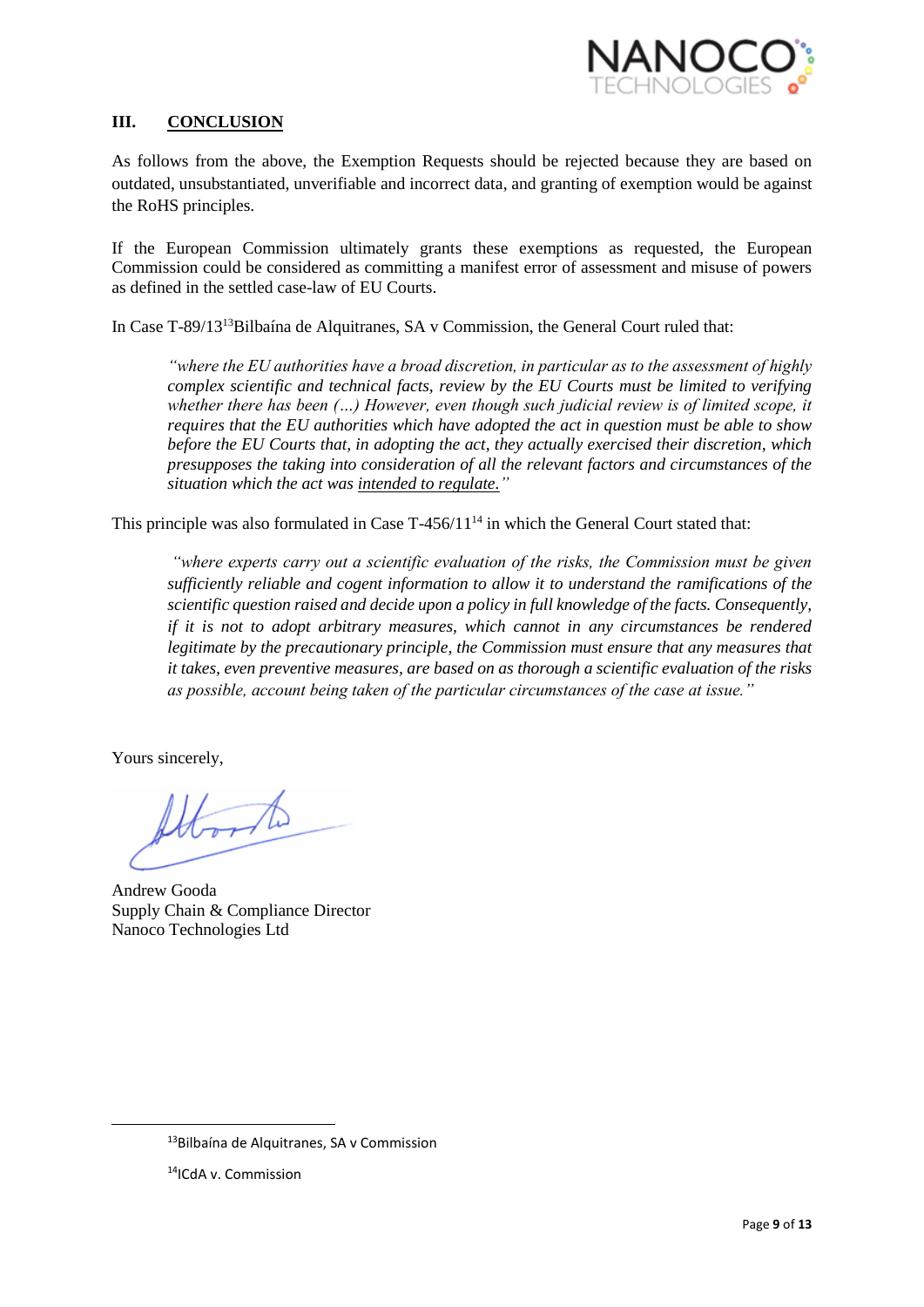

#### **Annex 1**

### **RoHS Cd Exemption Technical Data Reply**

In the Najingtech Application document comparison data of commercial screens is presented as follows.

### (B) Elimination/substitution:

1. Can the substance named under 0(A)1 be eliminated?

No. Justification:

Test was conducted to detect the performance difference between Cadmium based QD film and Cadmium free QD film. From energy saving perspective, Cadmium based QD film has saved 16% energy compared with Cadmium free QD film. Energy saving is the most attractive strength for mobile society and severe energy shortage human confronts.

| TV      | QD Film    | Luminance(nit) | Power | Luminance           | Energy | <b>NTSC</b> |
|---------|------------|----------------|-------|---------------------|--------|-------------|
|         |            |                | (W)   | Efficiency (nits/W) | saving | Area        |
|         |            |                |       |                     |        | (1931)      |
| TCL X3  | CdSe-based | 484.5          | 170   | 2.85                | 116%   | 110.32%     |
| Samsung | InP-based  | 686            | 280   | 2.45                | 100%   | 99%         |
| Q7C     |            |                |       |                     |        |             |

We believe this to be an unfair comparison for the following reasons:

- 1. TCL X3 power consumption quoted is the same as stated on the TCL website (source: [https://www.tcl.com/content/tcl-site/en/products/x3/x3-65.html\)](https://www.tcl.com/content/tcl-site/en/products/x3/x3-65.html). However the max power consumption stated for the equivalent screen size Samsung Q7C on the Samsung website appears to be significantly lower than quoted in the table at 225W (source: [https://www.samsung.com/uk/tvs/qled-q7c/QE65Q7CAMTXXU/\)](https://www.samsung.com/uk/tvs/qled-q7c/QE65Q7CAMTXXU/). Calculating the luminance efficiency using the Samsung stated power consumption value and the luminance quoted in the table gives us a value of 3.05, or 7% better energy efficiency than the equivalent TCL X3 model.
- 2. Power values stated fail to take into account the underlying power consumption of other systems in the TV, implying that 100% of the power is used in illuminating the screen. This is a particular issue for modern TVs due to additional features (such as smart capability and high end speakers) which will contribute to power consumption. A fair evaluation of screen efficiency could be produced by plotting a power v screen brightness curve and extrapolating the power consumption when the screen brightness is zero. This would give the background power consumption of the unit allowing for a calculation of the efficiency of the backlight unit (BLU) light output only.
- 3. TVs should be set to the same brightness output before comparing relative power consumption. Higher brightness values are generated by pumping the back light LEDs with more power which lead to higher heat generation. Elevated temperature reduces the efficiency of both the LEDs themselves and the colour converting medium (in this case QDs). Therefore TVs set to a lower brightness value should naturally appear more efficient.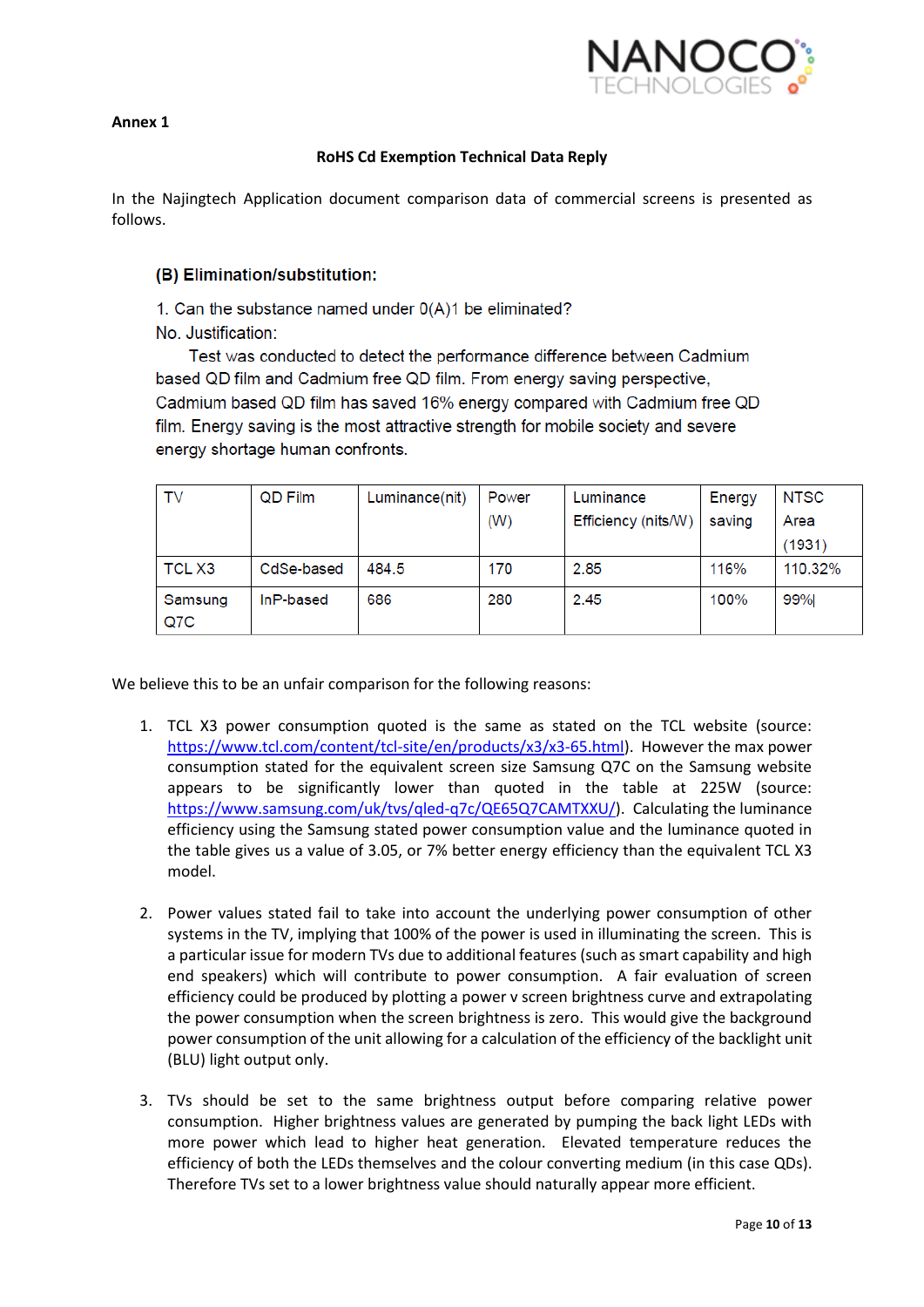

4. Table implies that the BLU system in both TVs are the same and the only difference in efficiency would be caused by the comparative QD films. Other factors which may affect the BLU efficiency include: efficiency of the LEDs used, efficiency of the light guide plate, combination of optical films used.

We also question the QD film comparison data provided by Najingtech in their clarification documentation presented as follows.

| TV product<br>NO.            | <b>Hisense</b><br>XT910 | <b>TCL55 X2</b> | Samsung 55KS7300 |        |                  |        |        |
|------------------------------|-------------------------|-----------------|------------------|--------|------------------|--------|--------|
| QD film's in-<br>formation   | 3M<br>(CdSe)            | Najing (CdSe)   |                  |        | Samsung(Cd-free) |        |        |
| <b>Test fixture</b>          | <b>TCL 55 X2</b>        |                 | <b>TCL 55 X2</b> |        | <b>TCL 55 X2</b> |        |        |
| Quantum effi-<br>ciency (QE) | 92.81%                  | 89.56%          |                  |        | 67.69%           |        |        |
| <b>Relative QE</b><br>ratio  | 100%                    | 96.50%          |                  |        | 72.93%           |        |        |
| <b>NTSC(1931)</b>            |                         | 105.48%         |                  |        | 89.01%           |        |        |
| DCI-P3                       |                         | 95.59%          |                  |        | 91.43%           |        |        |
|                              |                         | Luminance(nit)  | X                | У      | L(nit)           | X      | У      |
| White                        |                         | 432             | 0.2839           | 0.2966 | 324              | 0.2840 | 0.2964 |
| R                            |                         | 92              | 0.6871           | 0.3004 | 64.97            | 0.6825 | 0.3093 |
| G                            |                         | 293.33          | 0.2156           | 0.7146 | 227.55           | 0.2779 | 0.6547 |
| B                            |                         | 45.16           | 0.1535           | 0.0613 | 32.7             | 0.1492 | 0.0685 |

Data presented in the table is from display technology that is 3 years old and fails to take into account the relative gains made in InP QD technology, in terms of both colour gamut and brightness. This is because CdSe QD technology is relatively mature and is no longer making significant improvements every year, while Cadmium-free QD technology is newer and still improving rapidly.

Brightness of the Samsung series of films has also been seen to increase over subsequent years. The table below shows data of QD films from different Samsung device models after the release of the KS7300 device. All films were measured on the same BLU set up using the same instrument to allow direct comparison.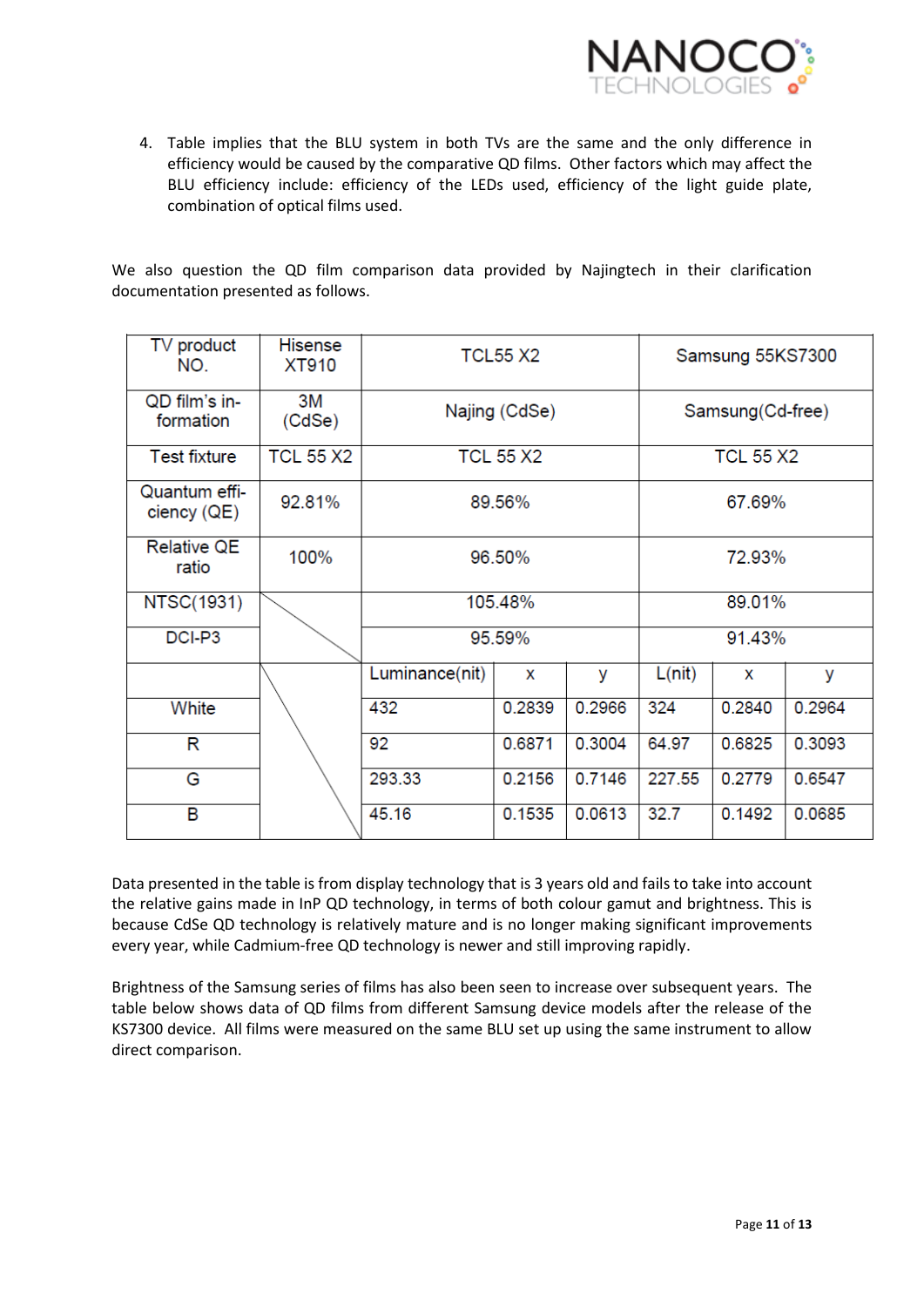

| <b>Model</b>        | Year              | x      | у      | L, nits |
|---------------------|-------------------|--------|--------|---------|
| <b>SUHD KS8000F</b> | 2016              | 0.2812 | 0.2558 | 3729    |
| <b>C32HG70</b>      | <b>Early 2017</b> | 0.2853 | 0.2535 | 4050    |
| QN55Q7F             | 2017              | 0.2600 | 0.2446 | 4196    |

Gains of >10% in brightness were seen in the space of 1 year on the technology with subsequent films expected to be brighter due to the enhanced performance and FWHM of emission of the dots. Since then the Samsung film technology has been improved further in 2018 and again in 2019, as their latest models have recently been launched on the EU market. These improvements will have further reduced or eliminated the claimed energy efficiency advantage for Cadmium based QD film.

Independently assessed gamut results from the Samsung TV range show that their 2018 model was capable of producing a DCI P3 colour gamut of 99.57 in the 1976 colour space [\(https://www.rtings.com/tv/reviews/samsung/q7fn-q7-q7f-qled-2018\)](https://www.rtings.com/tv/reviews/samsung/q7fn-q7-q7f-qled-2018).